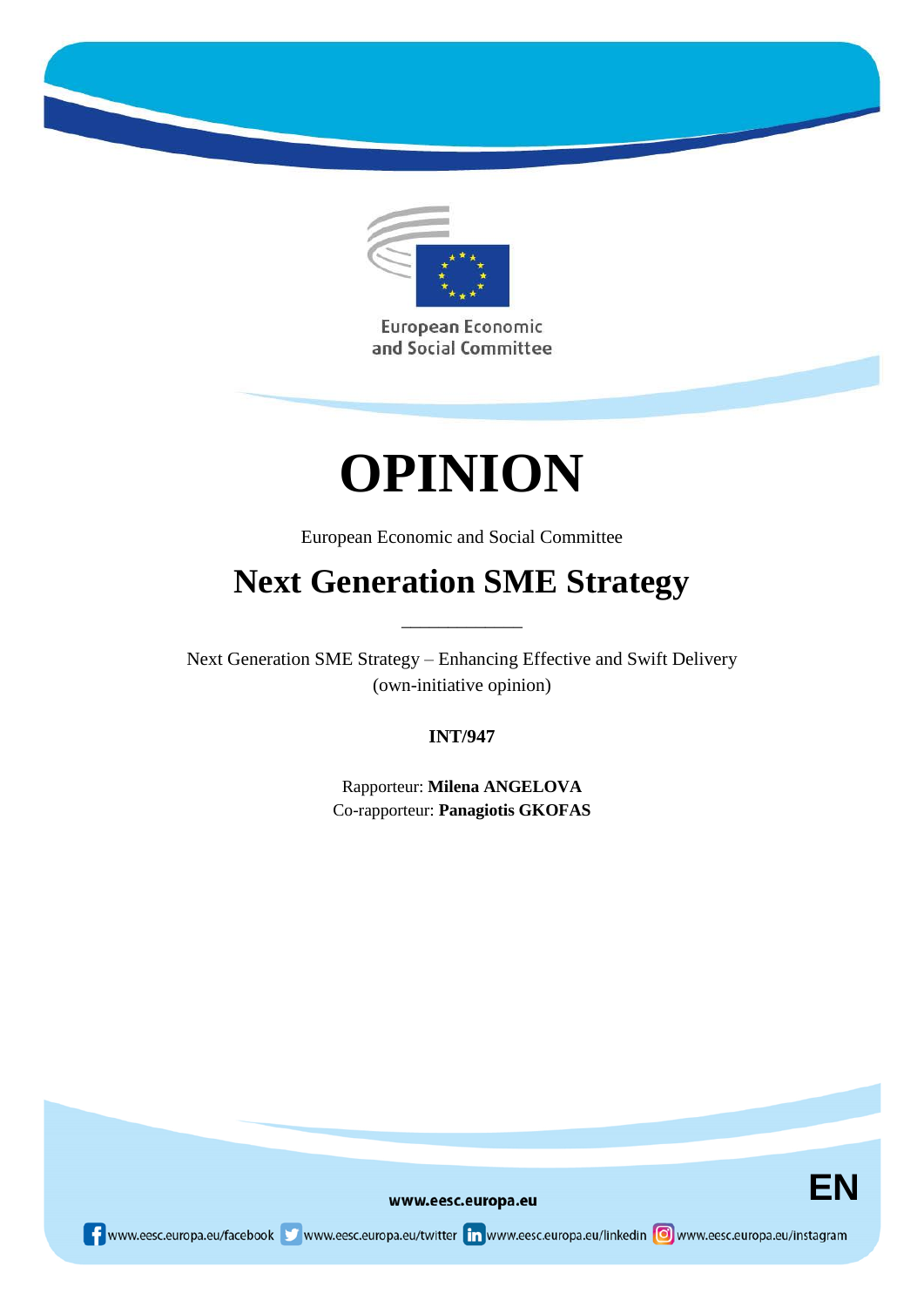| Plenary Assembly decision | 25/03/2021                                |
|---------------------------|-------------------------------------------|
| Legal basis               | Rule 32(2) of the Rules of Procedure      |
|                           | Own-initiative opinion                    |
| Section responsible       | Single Market, Production and Consumption |
| Adopted in section        | 13/12/2021                                |
| Adopted at plenary        | 19/01/2022                                |
| Plenary session No        | 566                                       |
| Outcome of vote           |                                           |
| (for/against/abstentions) | 236/1/7                                   |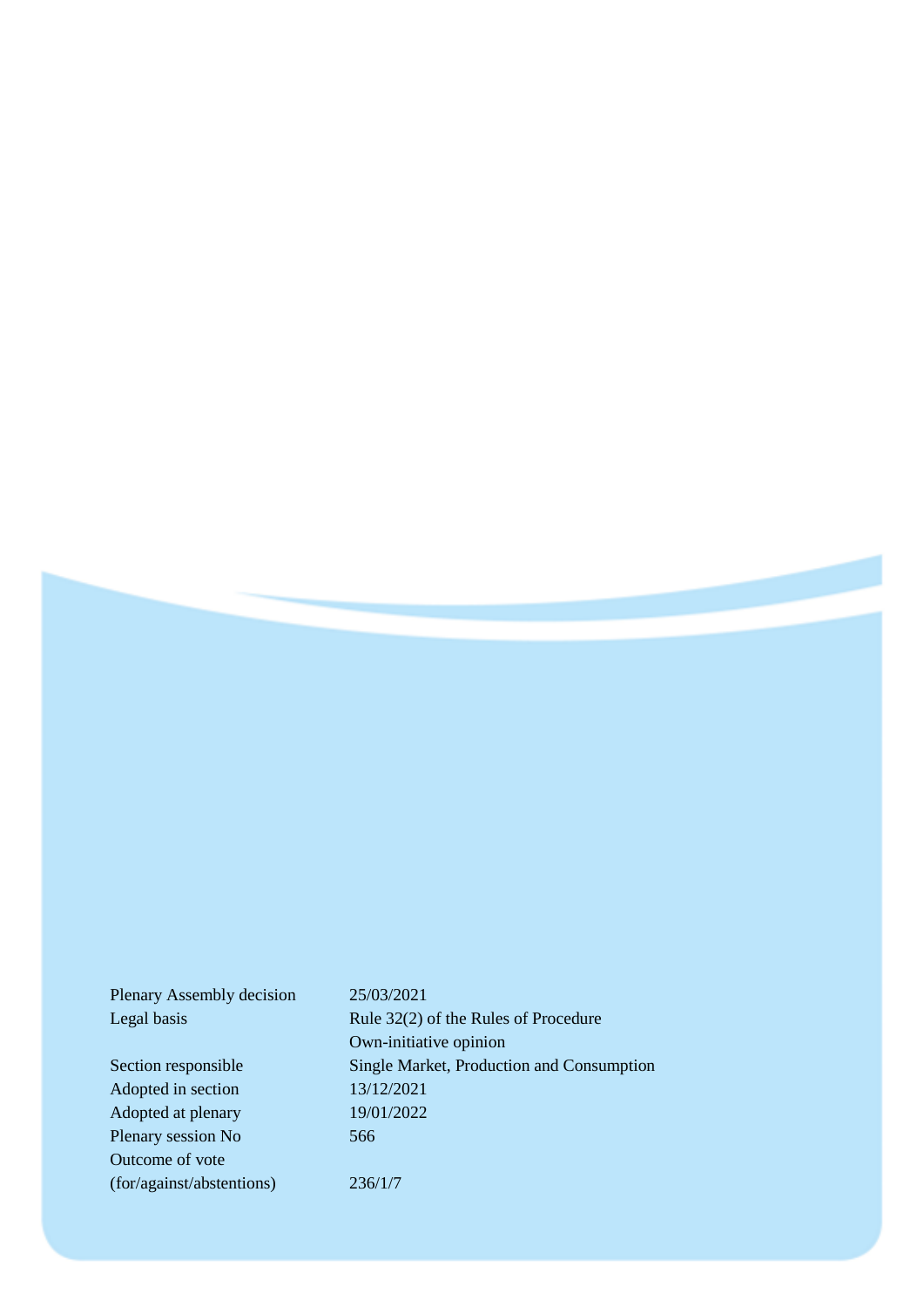#### 1. **Conclusions and recommendations**

- 1.1 SMEs are the backbone of the EU economy hence, the economic recovery depends largely on how successfully they will adapt and operate in the new post-pandemic reality, shaped by the profound changes imposed by the digital and green transitions. To be able not only to survive, but also to thrive, grow and expand successfully, driving the EU economy forward, and creating quality jobs and well-being for the citizens, SMEs need extra efforts by the EU and the Member States to provide them with a favourable business environment and proper funding and support measures.
- 1.2 A fit for the future policy and regulatory framework need to provide SMEs with certainty, consistency, clarity, and a level playing field, respecting the principles of better regulation<sup>1</sup> and competitiveness checks when introducing new or revising existing policy measures, while maintaining high level of standard of environmental and social protection. The EESC calls for streamlined administrative procedures so as to avoid focusing resources on activities that hamper efforts to develop business.
- 1.3 *The EESC reiterates its proposal to create and develop a network of "financial and funding ombudsmen", who would monitor implementation of the measures geared towards improving the short-term liquidity of SMEs. Such a network would: promote SMEs' access to funds; collect and analyse qualitative data to learn if and how intermediary banks use financial instruments to reach the SMEs most in need of financial resources and why credit is not granted to them; and may also mediate more overarching disputes between SMEs and financing and funding providers. The EESC suggests that the EC and Member States draw up and implement swiftly a one-sheet-application process for SMEs, to ease and accelerate their access to EU funds.*
- 1.4 *The EESC sees enabling the fluid operation of both internal and international markets as an important short-term policy measure and calls on the Member States to make a special effort to provide opportunities for SMEs to bid for and win public contracts, and speed up public investments in general so as to increase the companies' turnover, together with effective application of the Late Payments Directive. The EESC welcomes the EC's proposal to extend the State aid Temporary Framework to June 2022, providing a bridge to market-based post-COVID-19 conditions.*
- 1.5 The EESC stresses that enhancing competences and skills, including digital and green skills, is key for SMEs. This need applies to entrepreneurs, enterprise managers and workers alike. The demand for new skills requires both adjustment in vocational education and training and upskilling and reskilling. Social dialogue plays an important role in skills development, and good VET practices should be promoted and exchanged through relevant EU initiatives in cooperation between SME organisations, the social partners and Member States.

<sup>1</sup> INT/919, p. 3.6.3 (not yet published).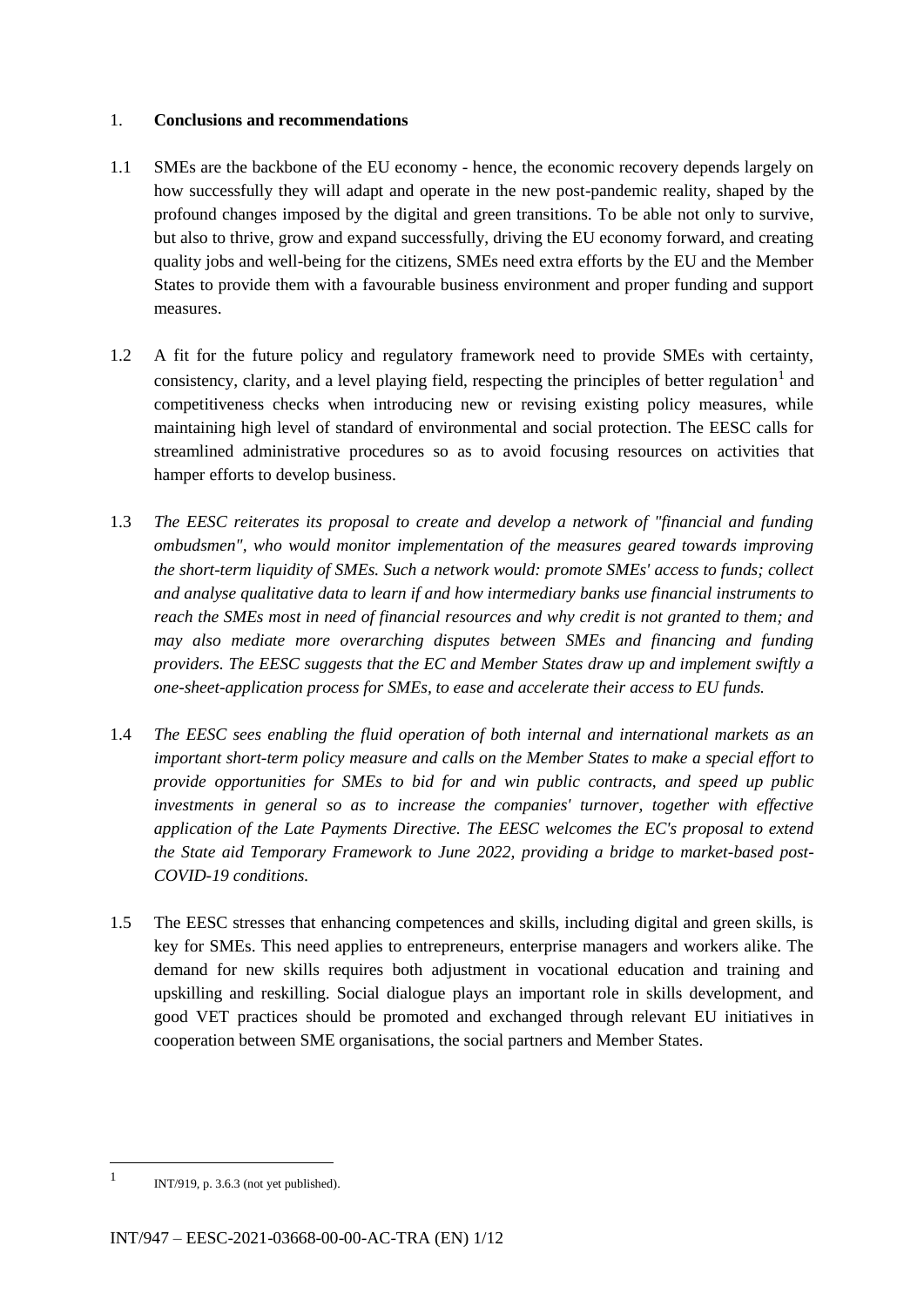- 1.6 In particular, micro and small enterprises, family and traditional businesses and social economy enterprises need practical grassroots-level support, specific campaigns, tools and advice. Much more should be done to ensure the availability and accessibility of sufficient and applicable advisory services – also with the indispensable support of the SME organisations. The EESC welcomes the launch of the Social Economy Action Plan<sup>2</sup> by the EC.
- 1.7 Enhancing networking, cooperation and partnerships with other businesses and stakeholders also help speed up the recovery, digitalisation and greening capacity of SMEs, including through close involvement of SMEs in preparing the transition pathways for industrial ecosystems. While the COVID-19 pandemic has boosted the uptake of digitalisation for the digital frontrunners among SMEs, it has also deepened the digital divide for those that were lagging behind. There is also an underlined need for a more in-depth work to assess the chances and challenges that SMEs, especially the most vulnerable ones with least resources, face due to the green transition, and to support their success in this endeavour. The process can be facilitated and assisted by the SMEs representative organisations – and special support measures and funding for joint actions should be designed and offered to them for that.
- 1.8 The EESC underlines the pivotal role of the SME Envoy network, EEN and SME organisations to publicise and spread information on all support measures to the widest possible audience of SMEs and calls for them to develop their structures and working methods so as to better meet these needs. The EESC suggests that relations between SME organisations at EU and national level and the SME Envoy network should be further strengthened, with a view of achieving a more interactive model, where there is a constant, direct link and consistent, close and comprehensive connection with SMEs and their representative organisations and a better understanding and recognition of the role of the SME Envoy. It is the SME Envoys who will translate and tailor EU policies in concrete measures and support schemes in their relevant Member States and arrange the practical measures to deal with the particular situation of each and every SME, so that no one is left behind. The EESC looks forward to soon seeing the appointment of an EU SME Envoy to really lead this process.

# 2. **Background**

2.1 The EESC called for the elaboration of a "Next Generation EU Strategy for SMEs" that would respond to the new situation<sup>3</sup>, as the EC launched the EU SME strategy just before the emergence of the COVID-19 pandemic<sup>4</sup>. Furthermore, when concluding the work on the 2021-2027 MFF and on the recovery and resilience national plans under NextGenerationEU, it is important to assess whether the goal of placing SME support measures at the heart of all these programmes has really been achieved. This is especially urgent and important as many recommendations and proposals made by SME representative organisations still need to be better integrated at EU, national and regional level to safeguard prompt and successful delivery.

 $\overline{2}$ [https://ec.europa.eu/social/main.jsp?langId=en&catId=89&newsId=10117&furtherNews=yes#navItem-1.](https://ec.europa.eu/social/main.jsp?langId=en&catId=89&newsId=10117&furtherNews=yes#navItem-1)

<sup>3</sup> [OJ C 429, 11.12.2020, p. 210.](https://eur-lex.europa.eu/legal-content/EN/TXT/PDF/?uri=OJ:C:2020:429:FULL&from=EN)

<sup>4</sup> [COM\(2020\) 103 final.](https://eur-lex.europa.eu/legal-content/EN/TXT/?uri=COM:2020:103:FIN)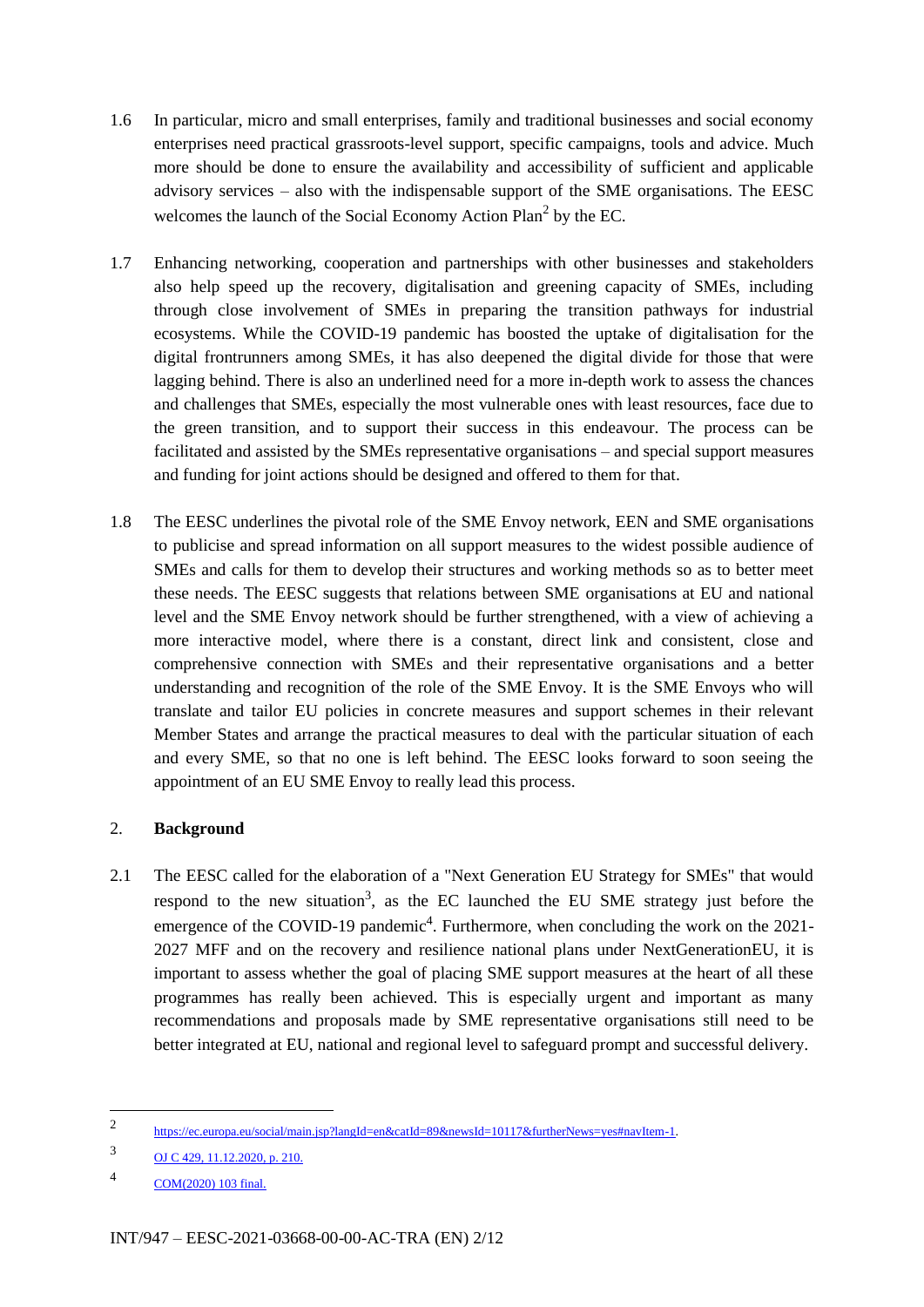2.2 This EESC own-initiative opinion focuses, by building on the previous opinion<sup>5</sup>, and without repeating its recommendations, on how to better meet SMEs' promotion and support needs. These needs arise not only from the new post-COVID-19 reality, but also from the fact that the EU's SMEs, which have an important role to play in the recovery and resilience of the economy and society at EU and Member State level, must comply with one of the most complicated legislative frameworks. It discusses how EU funds and other policy support measures help tap the potential of SMEs and what can be done to accelerate implementation and guarantee successful and swift delivery on the SME strategy, including possible adjustments based on recent experiences and developments.

#### 3. **Challenges, opportunities and the varying capacities of SMEs**

- 3.1 SMEs face serious challenges with respect not only to the economic recovery from the pandemic and the adaptation to the new post-pandemic circumstances, but also to the digital and green transitions and demographic change. The new situation also generates opportunities for SMEs, especially if there are adequate support measures, tailored to the significant differences in the characteristics of SMEs and their capacities to recover, digitalise and become greener<sup>6</sup>.
- 3.2 The pandemic has changed the operating environment of SMEs in a radical way, due to the remarkable changes it has also caused in global markets and the increase in costs of energy and freight, recently aggravated by rising inflation and negative interest rates. Moreover, SMEs have been hit by: drops in customer demand and revenue, impacting negatively cash flow and capital availability, supply chain disruptions (raw material shortages and increased prices), and challenges related to balancing employee capacity, welfare and skills mismatches. Liquidity shortages, payment delays and increased demand for finance are also major challenges that have been aggravated during the pandemic.
- 3.3 SMEs are widely diverse and heterogeneous and their capacity to recover and develop also varies, depending on whether they produce goods and services for consumer markets or provide intermediate goods to larger firms. Furthermore, the recovery of SMEs that mainly operate at national or even local level is strongly dependent on the revival of domestic conditions, while those trading in the Single Market are affected by its fluid operation and those operating internationally will count on the repair, nearshoring or diversification of disrupted international value chains and the swift implementation of FTAs.
- 3.4 Regrettably, the level of digitalisation of EU-27 SMEs trails behind that of their peers in the UK, Norway, the US and Asia. While the pandemic period has helped raise awareness of the significance of digitalisation, it has also deepened the digital divide between the frontrunners and the followers, and the problem of insufficient expertise and resources in SMEs to benefit from it remains, i.e., due to the lack of:
	- awareness, skills development and availability of digital technology and tools required for digitalisation;

<sup>5</sup> [OJ C 429, 11.12.2020, p. 210.](https://eur-lex.europa.eu/legal-content/EN/TXT/?uri=uriserv%3AOJ.C_.2020.429.01.0210.01.ENG&toc=OJ%3AC%3A2020%3A429%3ATOC)

<sup>6</sup> OJ [C 197, 8.6.2018, p. 1.](https://eur-lex.europa.eu/legal-content/EN/ALL/?uri=CELEX:52017AE4540)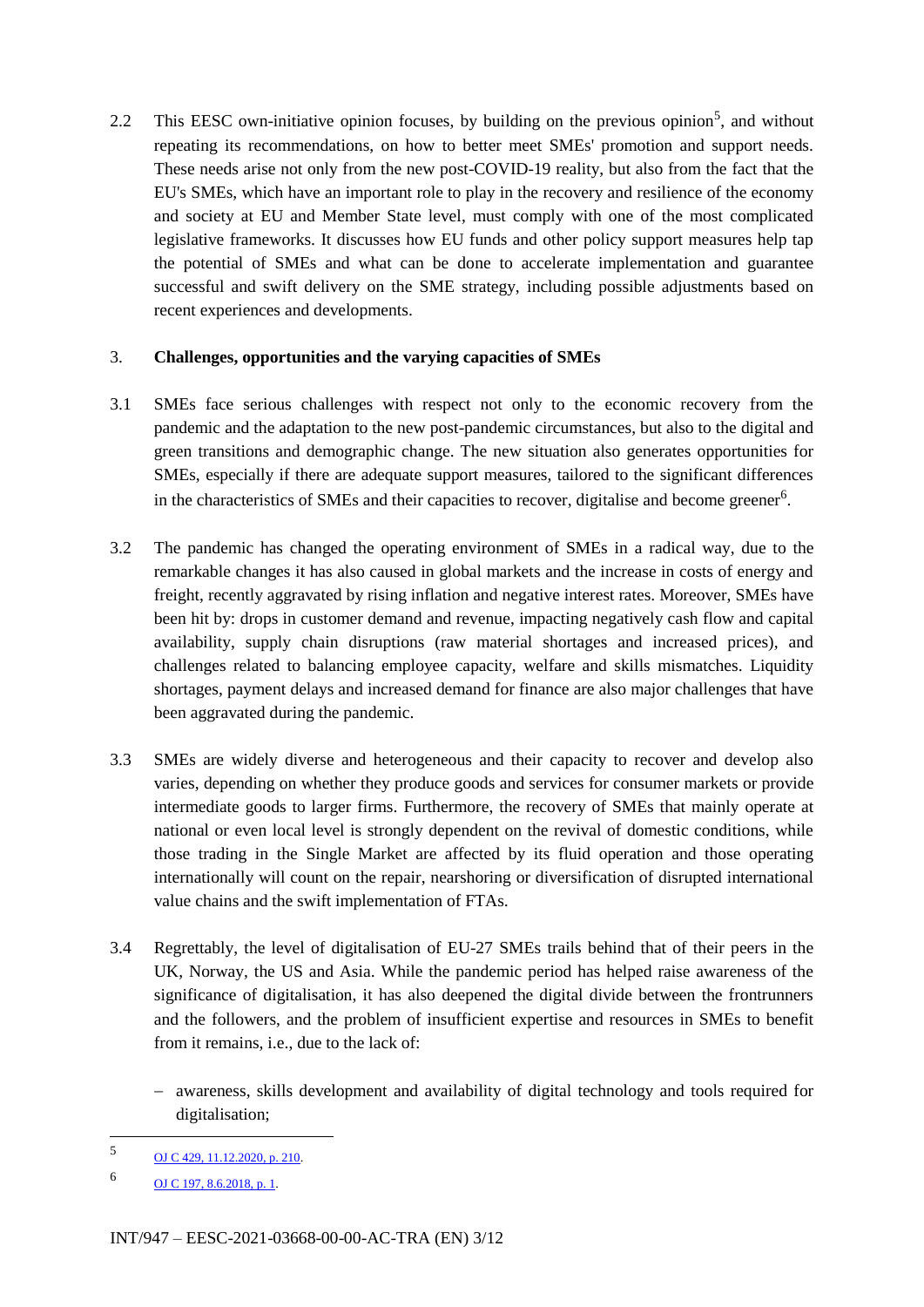- good connectivity, digital tools and services;
- $-$  time and funding;
- $-$  capability to combine a digital strategy with a concrete business model (including the inability to integrate new technology with existing technology and business processes or to migrate from previous systems/decommission old technologies).
- 3.5 An SME survey's findings prove the validity of the EESC's earlier conclusions<sup>7</sup>, as 72% of SMEs are of the opinion that better access to public support schemes would be useful to allow them to pursue digitalisation, together with support to find the required skills or expertise and gain access to networks (for 61% and 62%), and assistance with fundraising (50%). All SMEs would benefit more from grants and subsidised public funding than from financial instruments.
- 3.6 Intangible business assets, such as image or long-term relationships with customers to meet constantly changing and increasing needs and the increased level of competition due to sustainability, are also increasingly important for SMEs. Digitalisation and greening go hand in hand in that digitalisation helps enterprises optimise the use of resources and reduce environmental impacts, while the negative impacts of digitalisation on the climate and the environment also have to be tackled, mostly at a wider system level.
- 3.7 Many SMEs face uncertainty and lack of knowledge and understanding of the specific climate and environmental policies, including the requirements of all the new financial tools. The Green Deal and the Fit for 55 package, among others, may affect SMEs through direct requirements or indirectly through increased costs of resources, while improved efficiency in energy and material use and logistics may also result in cost savings, and more sustainable products may create benefits in the markets, depending on the expectations of customers. The increase in both domestic and global demand for environmental and climate technologies and solutions is an opportunity for businesses that provide other businesses or the public sector with solutions. There is also a clear trend of growing sustainability expectations by investors and financiers.
- 3.8 Furthermore, an SME's positioning in the digital and green transitions is affected by the:
	- SME's size which affects the availability and accessibility of resources. While micro-, smalland medium-sized enterprises are similar in terms of the proportion of value added they generate, the number of enterprises in each of these categories differs considerably (93.3%, 5.7% and 0.9% respectively, in 2020). The predominance of micro-enterprises, which have fewest resources, shows the nature and size of the challenges;
	- $-$  differences in market positions and the sectors they operate  $-$  e.g., enterprises that develop and provide technologies and solutions for digitalisation and greening are in a different position to those that take up and use these solutions;
	- age and growth intensity of enterprises. Start-ups and scale-ups are more likely to use advanced digital technologies than other SMEs;
	- overall business environment, which must be attractive and supportive for entrepreneurship, innovation, investment and trade;

<sup>7</sup> [OJ C 429, 11.12.2020, p.](https://eur-lex.europa.eu/legal-content/EN/TXT/PDF/?uri=OJ:C:2020:429:FULL&from=EN) 210 and previous opinions.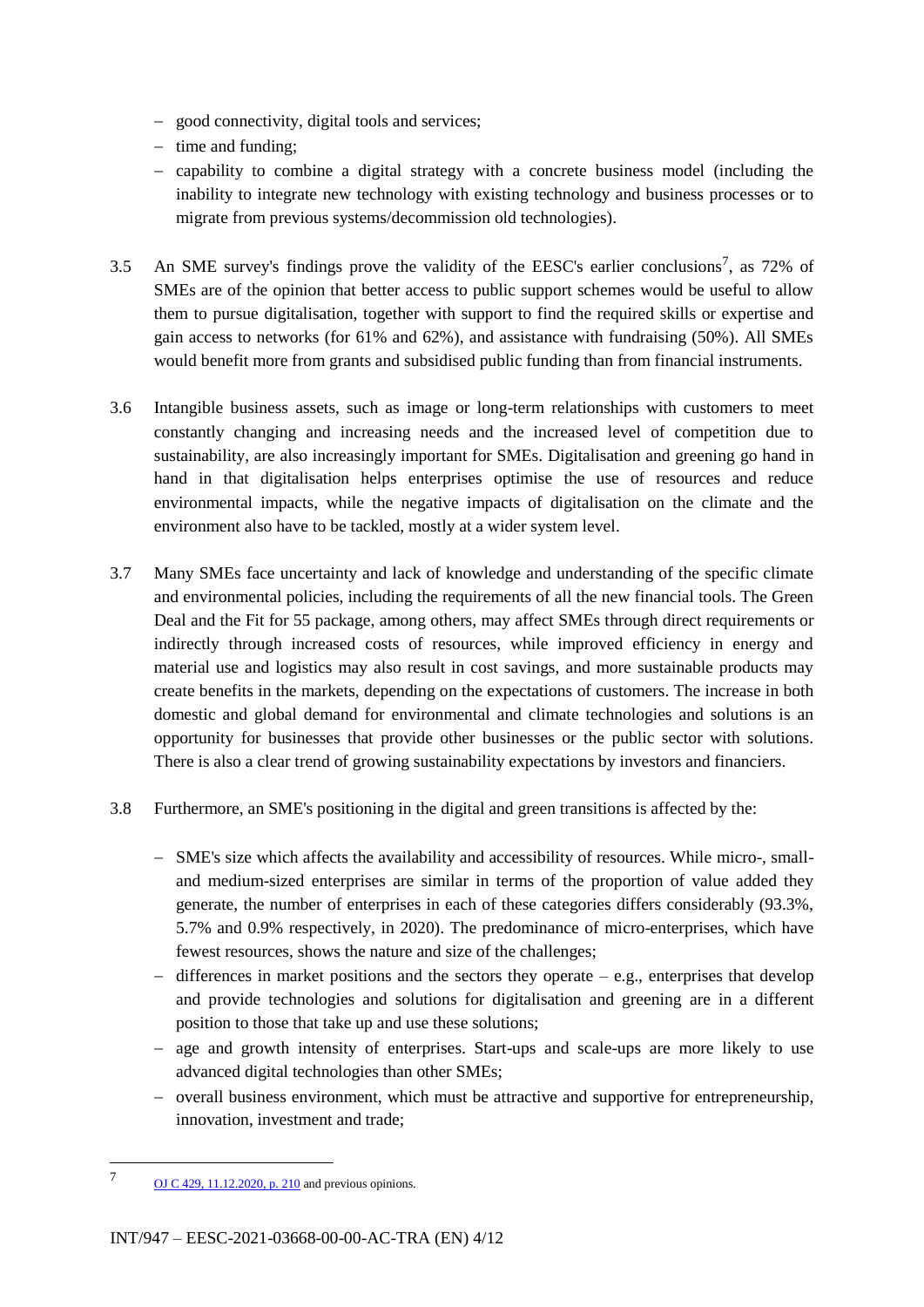- $-$  differences between the Member States  $-$  in terms of the digital transition, these mainly refer to digital infrastructure and digital skills, while differences in terms of the green transition stem from, for example, the natural resource intensity of the economy and different traditions and cultures in environmental management;
- various locations the framework conditions for SMEs differ e.g., between cities and rural areas.
- 3.9 As EU entrepreneurs are ageing, the EC should promote and facilitate business transfers as they benefit the whole economy by safeguarding employment and companies, and help SMEs meet future needs, as they may mean better preparedness and skills for digitalisation, greening and business renewal. Through a successful business transfer the business model can be upgraded and transformed to become digital and sustainable while failed or unrealised business transfers ultimately lead to the loss of jobs and economic growth. Promoting diversity in entrepreneurship – e.g., to include women and third country nationals, can bring value added and speed up growth of several sectors in strategic industries and business sectors. Social economy models such as worker-owned cooperatives have a role to play, as well.

#### 4. **Key principles for a successful Next Generation SME Strategy**

- 4.1 The EESC calls on the EC and the Member States to accelerate the implementation of the SME strategy and have it adjusted according to the various conditions, capacities and needs of SMEs, in line with the principles set out below.
- 4.2 Any measures boosting recovery and resilience at the EU and national levels should promote economically, socially and environmentally sustainable development. While public investment and funding play an essential role, this must not obscure the importance of private investment and the need for a favourable business environment, especially at times when disruptive processes also have to be properly governed. As a general rule, EU policy measures should lead towards a sustainable post-pandemic economy, based on innovation, skills and competition rather than on State aid and protectionism.
- 4.3 As businesses play a vital economic and societal role by generating jobs and improving overall wellbeing, support measures that enable them to thrive must be at the heart of EU policies. This call is also justified by the fact that businesses are core players in achieving both the twin transitions and the objective of a competitive, digital, climate-neutral and circular economy. Market mechanisms are increasingly steering this development, supported by responsible social dialogue.
- 4.4 Considering that SMEs account for 53% of the value added and 65% of the employment generated by all businesses in the EU (in 2020), their crucial role in the EU economy and its successful recovery is undeniable. Special attention should be devoted to the particular needs of micro-SMEs (93% of all SMEs) and to enhance their role as the main driver of the social economy. As the SMEs and large companies are interlinked in many ways, more efficient integration in the relevant ecosystems and value chains is mutually beneficial.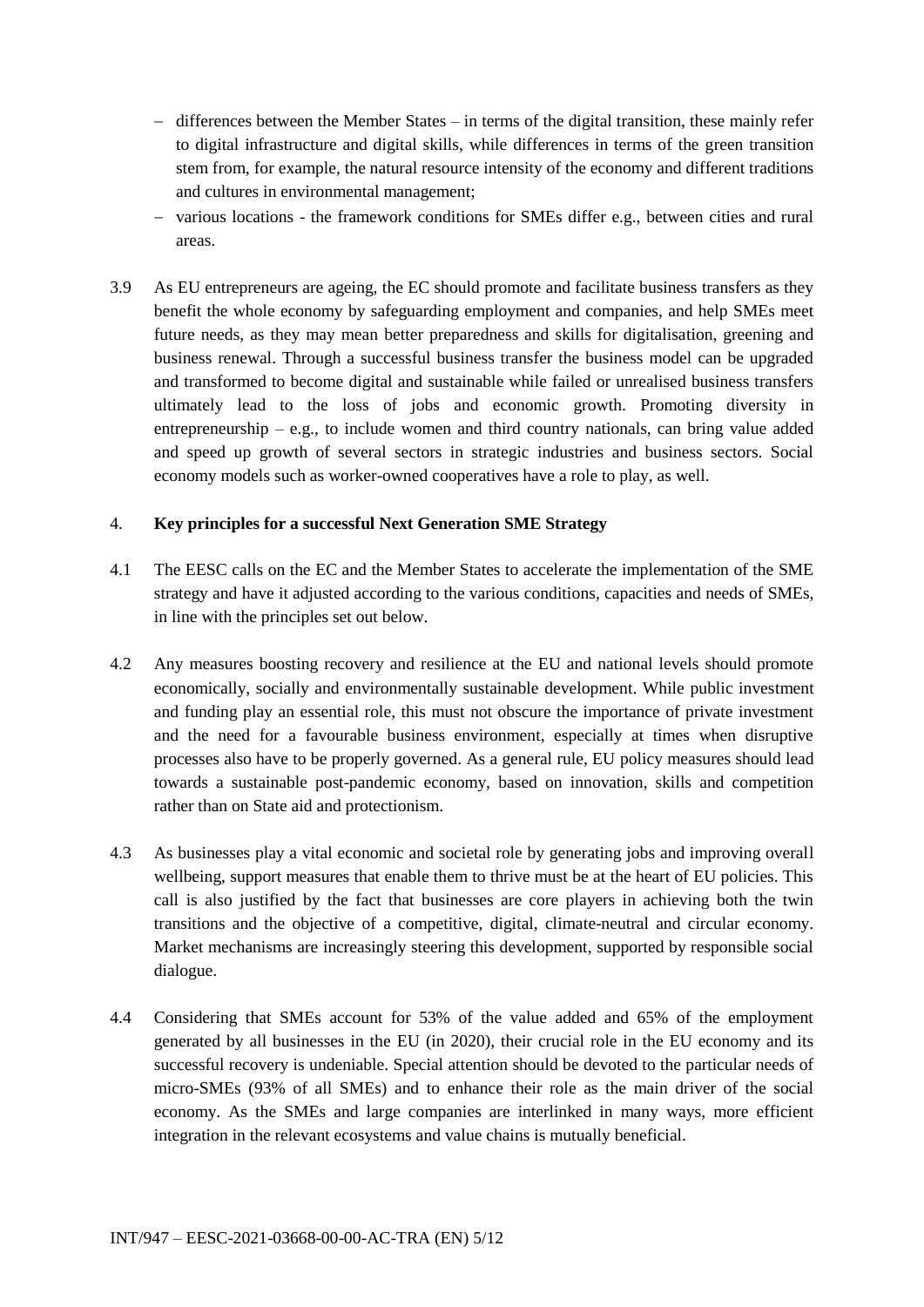- 4.5 As SMEs differ greatly in their recovery, digitalisation and greening capacities, there is no onesize-fits-all solution. Support measures need to consider that the overall capacity of SMEs depends on the nature, extent and cause of the enterprise's losses during the pandemic (often sector-specific); the enterprise's position in the markets, value chains and business ecosystems; the role and level of the enterprise in the digital and green transitions; the enterprise's financial, physical and human resources; and the operating environment in the Member State in question.
- 4.6 As the short-term implications of the pandemic have not yet been tackled, it is still important to help sound businesses survive the current situation. At the same time, conditions to enable and support the longer-term digital and green transition need to be enhanced immediately. SMEs should thus be at the heart of the implementation of both short-term and mid- to long-term EU funding and other policy measures.
- 4.7 The COVID-19 crisis has emphasised the need to support businesses and entrepreneurs in financial distress to avoid unnecessary bankruptcies and to save jobs. EESC calls on the EC and the Member States to continue their work on removing obstacles for entrepreneurs' second chance and restart, and to swiftly and properly implement the Directive on restructuring and insolvency<sup>8</sup>, which encourages Member States to create early warning systems to enable timely help for entrepreneurs in distress.

# 5. **Enabling a sound business environment**

- 5.1 *The SME strategy is closely linked to the industrial strategy, and they need to be developed and implemented simultaneously in terms of creating favourable conditions for doing business, including a well-functioning single market of goods, services, capital, data and people, a smooth twin transition, and the open strategic autonomy of the EU in the key industrial sectors and related SME value chains. The close involvement of SMEs in preparing the transition pathways for industrial ecosystems is a must.*
- 5.2 Member States can help accelerate SMEs' development by providing them with increased opportunities to bid for and win public contracts, at both EU and national level and by speeding up public investments in general so that the turnover of the companies involved is boosted more quickly. The rules laid down in the Late Payments Directive as regards payments by public administrations to businesses, require stricter enforcement and new remedies need to be envisaged, also targeted at speeding up transactions among private companies. Increasing the speed of payments can further improve SMEs' liquidity.
- 5.3 The mutual recognition of goods can ensure the free movement of goods in the EU, but many SMEs still face difficulties in entering the market in other Member States due to burdensome national administrative procedures. *The EESC highlights the significance of standardisation in removing market barriers and facilitating cross-border activities.* The effective participation of stakeholders such as SMEs should be further promoted in the standardisation processes, both at EU and international level. Standards should be drafted in an SME-friendly way and support and guidance should be provided for the application of standards in SMEs.

<sup>8</sup> 2016/0359(COD).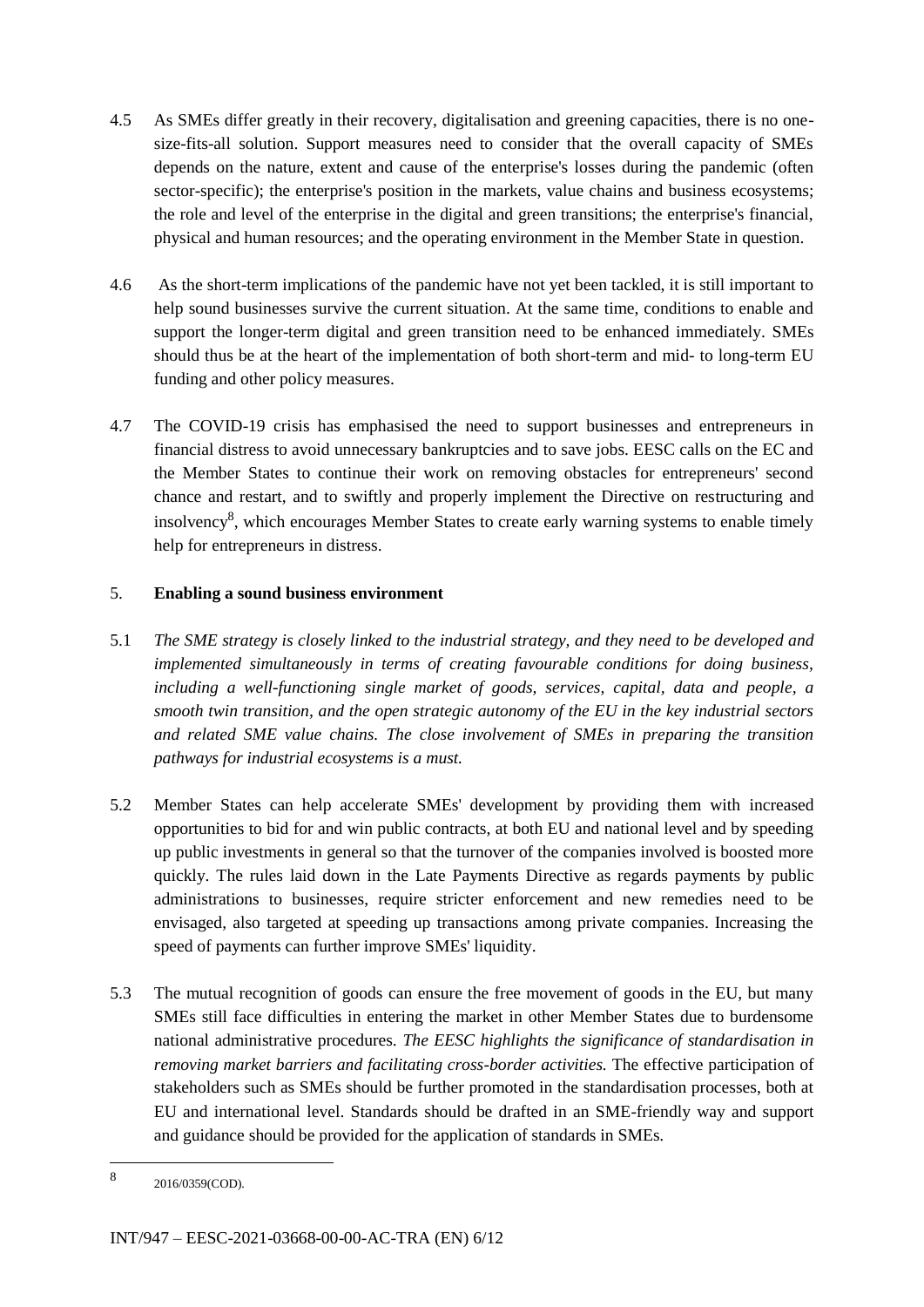- 5.4 International trade plays an important role in boosting the growth and development of businesses and the EU economy. In addition to addressing the pandemic-related obstacles, longer-term bilateral and multilateral negotiations for open and rule-based trade need to be continued to enhance the market access, internationalisation and growth of SMEs.
- *5.5* To be able to achieve its objectives, while addressing numerous challenges in terms of costs and transparency, the Next Generation SME Strategy must be accompanied by an enabling and encouraging regulatory framework, which promotes the efficient and swift recovery of SMEs and their development and ability to employ. The EESC emphasises that the policy and regulatory framework need to provide SMEs with certainty, consistency and clarity, to comply with the Better Regulation agenda<sup>9</sup>, including competitiveness checks and an assessment of the cumulative impacts of various initiatives, and to fully implement the SBA and "once only" principle, while maintaining high standard of environmental and social protection and securing a level playing field. The regulation must also consider the size of the playing field, thus assessing whether some specific rules should be the same for all companies, or shall be tailored according to the companies' size. The EESC also calls for streamlined administrative procedures to avoid focusing resources on activities that do not enhance but instead hinder efforts to develop business.
- 5.6 The better coordination of measures between Member States in the single market during unforeseen circumstances such as the pandemic is needed to ensure the free flow of goods, services and workers, as well as the business continuity of SMEs. The upcoming initiative on the Single Market Emergency Instrument is an important basis for this work.
- 5.7 *The EESC believes that for SMEs with a high degree of information asymmetry between service provider and client and for services where the service provider acts as a custodian of the client (e.g., in the liberal professions), professional regulation can protect the safety, independence and quality of services, while market distortions, including possible cross-border barriers also need to be counteracted.*
- 5.8 To enable the uptake of digital and green solutions, proper physical infrastructure at an affordable price is needed at all business sites, including rural and remote areas. While investment in efficient digital connections and sustainable transport and energy systems is useful in any circumstances, it also boosts recovery.

# 6. **Financial and other support**

6.1 SMEs' extra needs in terms of financial and other support mainly stem from their reduced capacity for recovery, digitalisation and greening due to their limited resources. The COVID-19-induced crisis is now deepened by rising inflation, which is also caused by rising energy prices. Therefore, the EESC stresses the importance of providing relevant financial and nonfinancial support and hopes that the Member States, while taking into account their diverging resources and capabilities to support companies, swiftly approve the proposal to extend the

<sup>9</sup> INT/919, p. 3.6.3 (not yet published).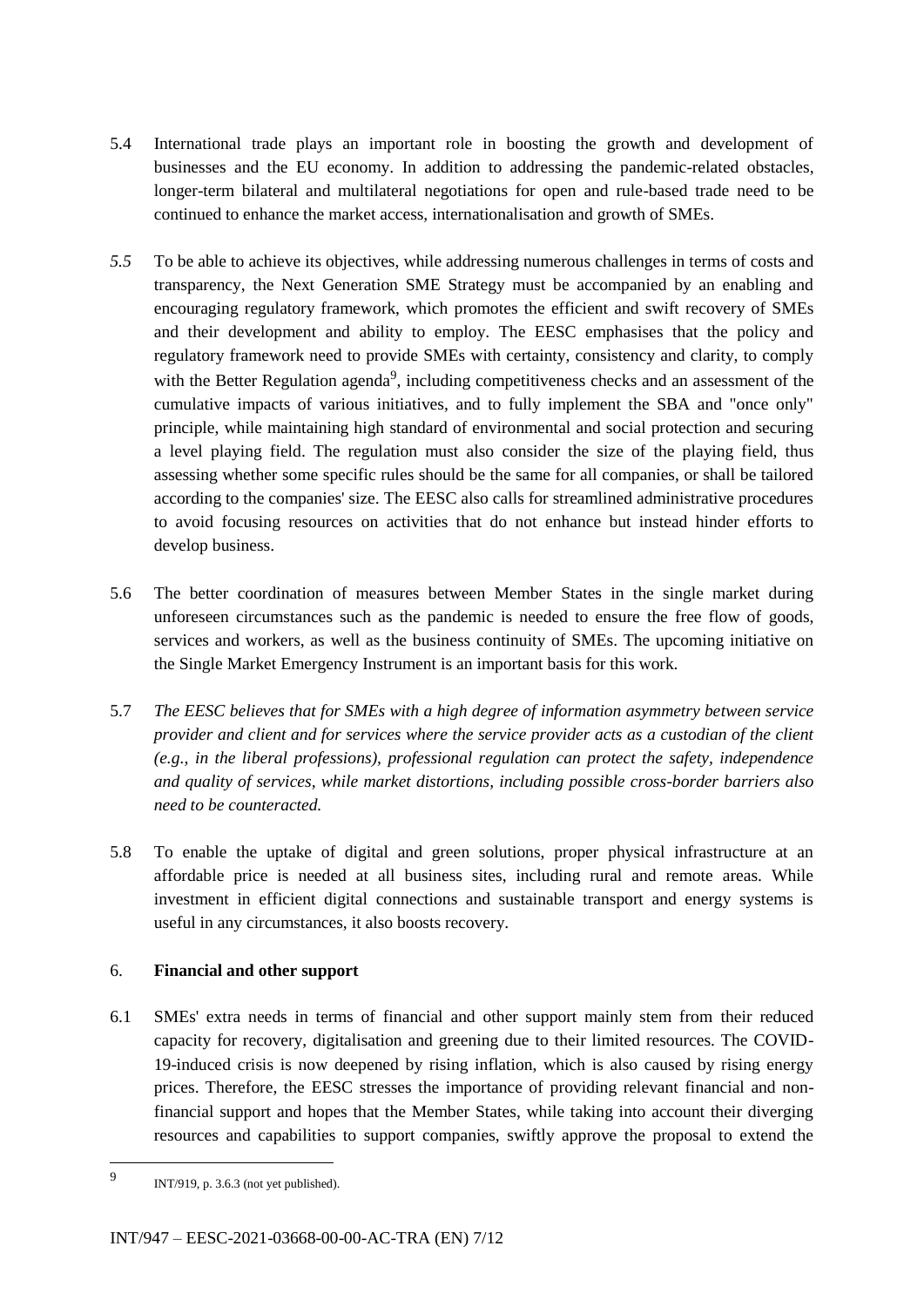State Aid Temporary Framework<sup>10</sup>, acting as a bridge to market-based post-COVID-19 conditions.

- 6.2 In allocating public financial support, care must be taken to avoid picking winners or supporting non-viable businesses, as competition and markets should determine which businesses succeed. Instead, fund allocation should take account of the varying conditions and types of SME and thus make the support more efficient and better targeted to meet the needs in question.
- 6.3 The EESC reiterates its proposal to create and develop a network of "financial and funding ombudsmen" in Member States, coordinated by the EU, and suggests that the scope be extended to cover all sources of funding. The EESC also proposed setting up an SME liquidity task force, which would work in close cooperation with the ombudsmen to monitor the implementation of the new EC measures geared towards the short-term liquidity of micro-SMEs, which have been proposed at EU and Member State level. As well as helping SMEs access funds, the network may also help the EC collect and analyse qualitative data to learn how intermediary banks use financial instruments to reach the SMEs most in need of financial resources and why credit is not granted to them, in line with the principles governing feedback from banks. The network should also settle more overarching disputes between SMEs and banks, other financial service and liquidity providers and other funding bodies.
- 6.4 Investment in innovation is definitely beneficial, as it contributes both to the development of current businesses and to creating new ones and enhancing long-term success. As well as focusing on certain innovation ecosystems, funding for innovation should enhance the development of technologies and solutions that can be scaled up and adopted by a wide variety of SMEs. Turning risky, yet innovative ideas into action requires the engagement of several actors: researchers, entrepreneurs and end-users or clients. However, EU support schemes funded by Horizon Europe and InvestEU are far too complex for some SMEs to apply, even if they would be considered eligible. The EU can overcome this challenge by reducing burdens and obstacles when it comes to the presentation of ideas by SMEs and by providing constant mentoring and support to the successful applicants throughout the whole process. The EESC suggests that the EC and Member States draw up and implement swiftly a one-sheet-application process for SMEs, to ease and accelerate their access to EU funds.
- 6.5 Many Cohesion Policy programmes make use of the newly introduced rules and increased flexibility to restructure their allocations to sectors and regions hit hardest by the pandemic. The EC needs to guarantee that allocations linked to innovation and the twin transition do not decrease, affecting SMEs investments in infrastructure, digital capacity, and environmental resilience.
- 6.6 Enhancing competences and skills is another area for future-oriented investments that should be prioritised. The need for skills development applies to entrepreneurs, enterprise managers and workers alike. Proper vocational skills must be ensured to meet both the current and future needs of SMEs. To be able to meet the needs of the twin transitions, digital and green skills should be considered as basic skills for everyone. Meeting the new skills demand requires both

<sup>10</sup> Made on  $30.09.2021$  – to extend it by further six months.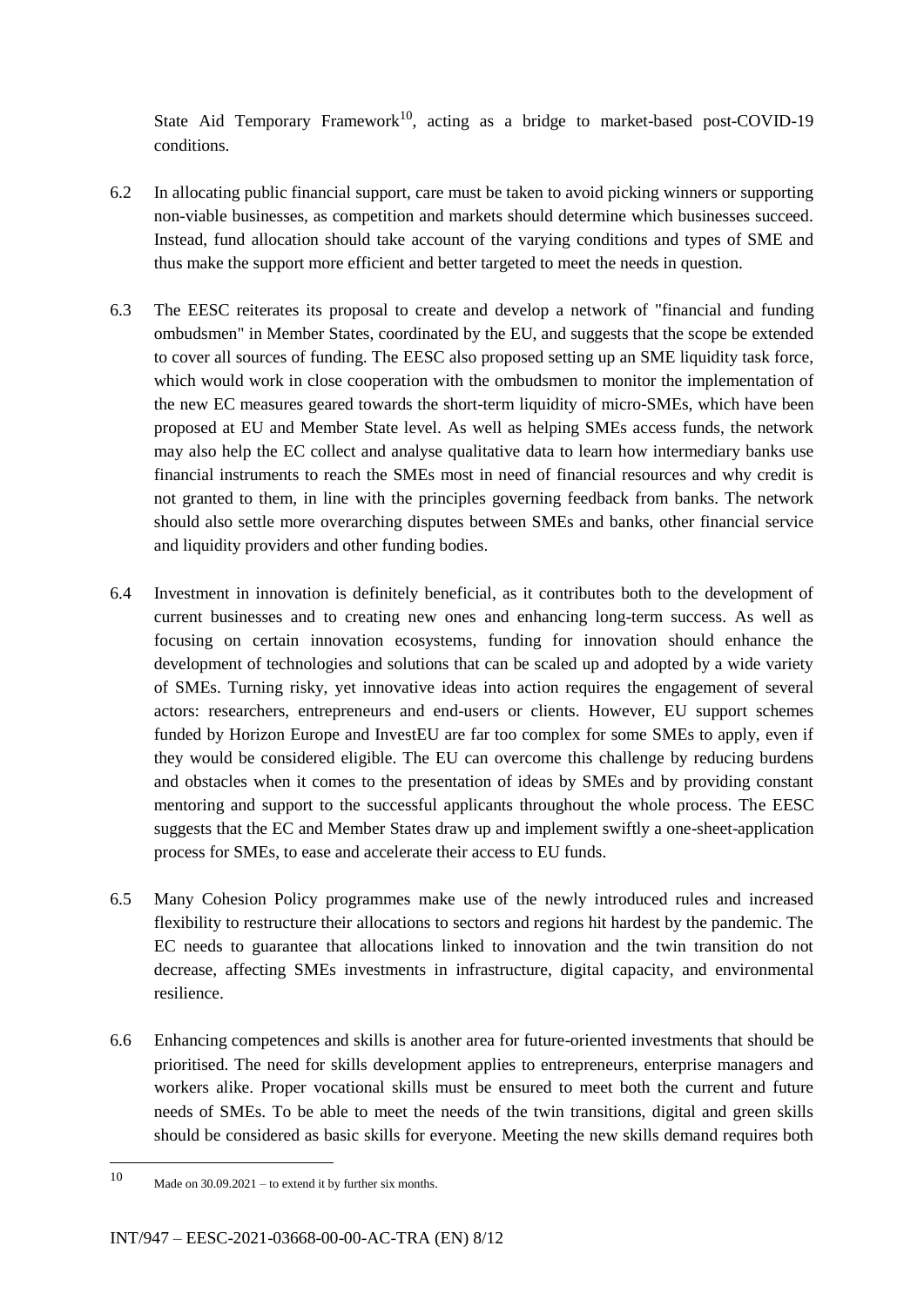adjusting the vocational education and training and organising upskilling and reskilling. Social dialogue plays an important role in skills development at workplaces, and good VET practices should be promoted and exchanged through relevant EU initiatives in cooperation between SME organisations, the social partners and Member States.

- 6.7 Micro and small enterprises, in particular, need practical grassroots-level support and advice that is intrinsically linked to their resource-related capacity. Much more should be done to ensure the availability and accessibility of sufficient and applicable advisory services for both longer-term and everyday purposes, including the adoption of modern technologies, the development of skills and improved business performance. The EESC also calls for specific campaigns and tools to be developed especially for micro-enterprises, as the biggest and most vulnerable part of SMEs.
- 6.8 To be able to understand the practical needs of SMEs and to target measures in a proper way, a solid data base on the grass-root level conditions is a necessity. It is also important that policymakers at all levels keep connections to the practical life and circumstances of SMEs. The EESC encourages the EC to further strengthen the SME Envoy network towards a more interactive model, where there is a constant, direct and as close and comprehensive as possible link and consistent connection with SMEs and SME representative organisations and support networks, such as the social partners and relevant stakeholders' organisations. Also, the EESC asks the EC to urgently appoint and launch the work of EU SME envoy, who needs to have an operative, not only a figurative, status in the institutions. The EESC underlines the pivotal role of the SME Envoy network, EEN and SME organisations to publicize all support measures as widely as possible, in order to spread the information to the widest audience of SMEs possible.
- 6.9 Networking, cooperation and partnerships with other businesses and stakeholders are still other ways of increasing the recovery, digitalisation and greening capacity of SMEs. This should be one of the main purposes of enhancing innovation and business ecosystems, and the EESC stresses the need to strengthen the role and the network of Digital Innovation Hubs, and online platforms to be easily accessible and supportive for SMEs. Digitalisation is key in everyday business as well, as it facilitates networking and makes it possible for SMEs to interact more widely and more closely with customers, investors, business partners, social partners, researchers, educators and public authorities.
- 6.10 The EESC has identified the following principles to be considered when developing any new SME digitalisation programmes – and these can also be applied to all SME support measures:
	- ensure that the programme is targeted, fits the needs and is easier for beneficiaries to understand, apply for and implement - by consulting key stakeholders and experts beforehand;
	- organise a key programme focal point for information and resources that SMEs can access to support their digitalisation activities and help them develop know-how in both how to purchase and how to use these technologies;
	- develop entrepreneurs' own digital skills, as this has a direct correlation with the level of digitalisation of the company, together with elevating the overall level of digital skills in the company;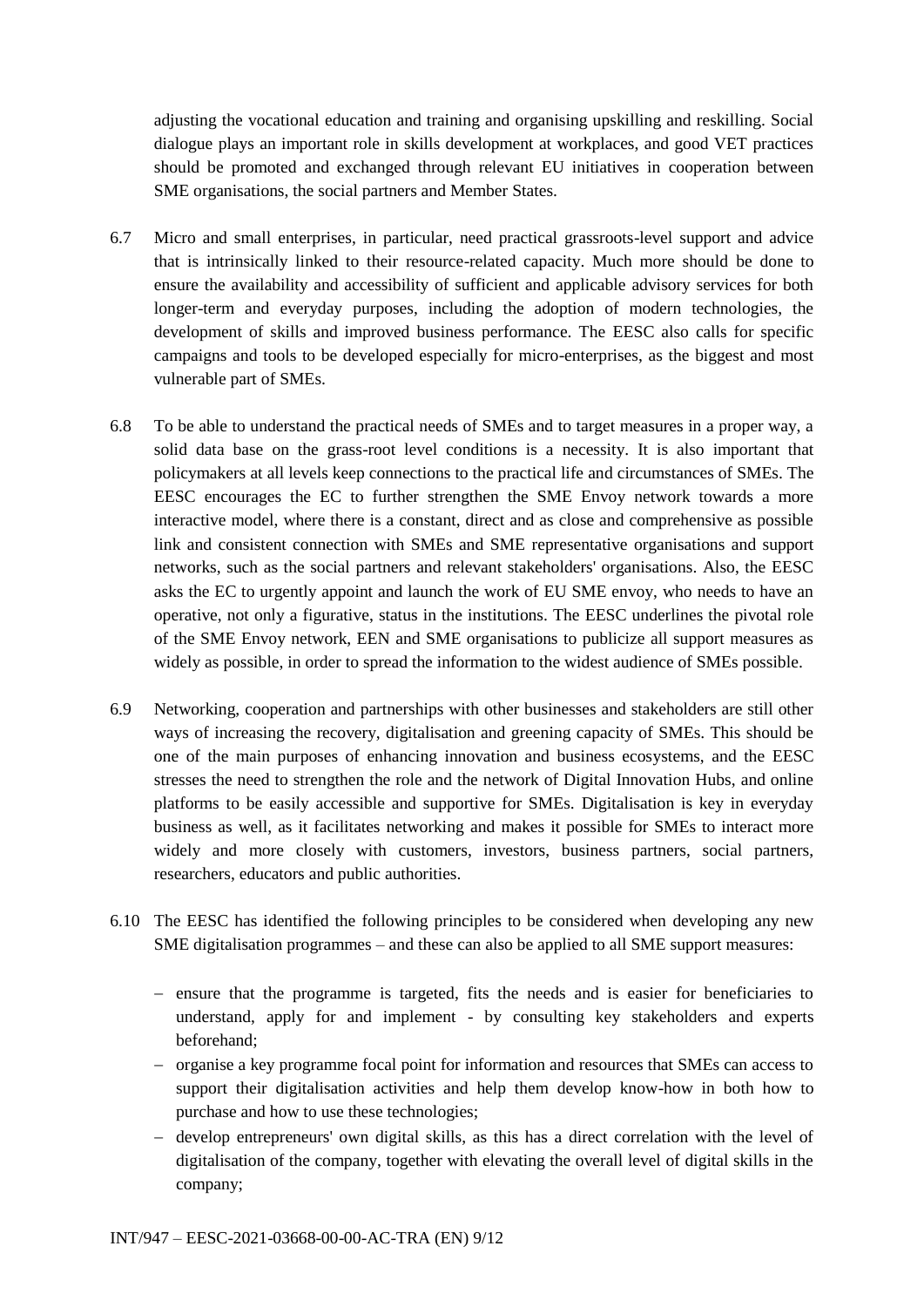- facilitate access to external finance and ensure fast disbursements;
- promote collaborations with other partners and stakeholders;
- the digitisation programmes should be designed to collect data and feedback from SMEs also intended to improve current and future services and programmes.

Brussels, 19 January 2022

Christa SCHWENG The president of the European Economic and Social Committee

**N.B.** Appendix overleaf.

\_\_\_\_\_\_\_\_\_\_\_\_\_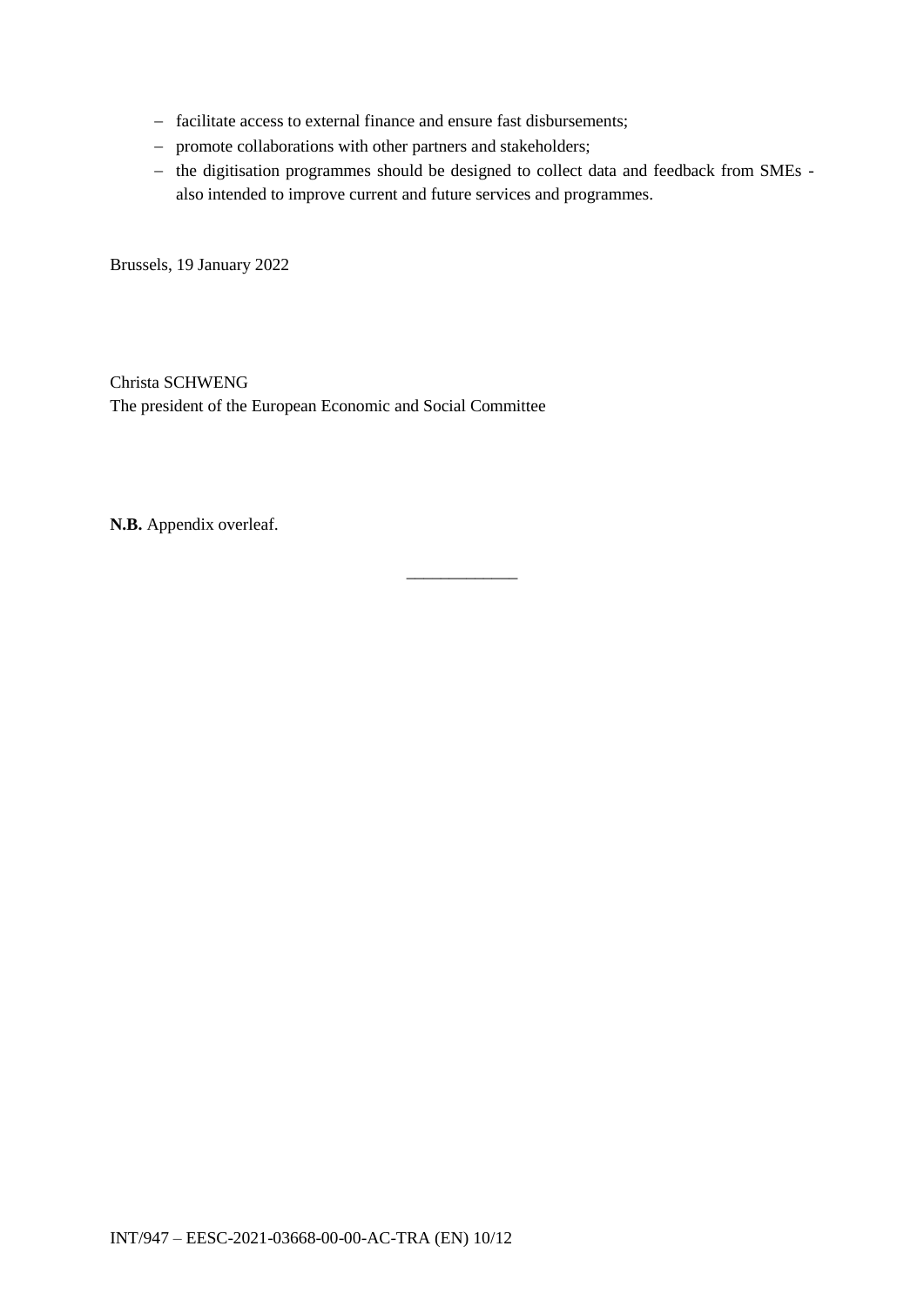# **Appendix to the OPINION of the European Economic and Social Committee**

#### **Benchmarking SME support measures in the National Recovery and Resilience Plans**

Building on the six pillars set out in the Recovery and Resilience Facility Regulation<sup>11</sup>, one of which concerns SMEs, various support measures are envisaged, as listed below:

- boosting digitalisation: providing support worth EUR 4.9 billion to boost SMEs' competitiveness and digitalisation (Spain), supporting investments in industrial SMEs and mid-caps by upscaling and supporting their medium/long-term digitalisation strategy with the adoption of new technologies (France), supporting adult learning and encouraging SMEs to provide their employees with opportunities to improve their skills and competences (Latvia), helping SMEs to get advice on the state of play and opportunities of digitalisation and providing implementation support for specific digitalisation projects (Austria), promoting a data-driven society, improving digitalisation among SMEs and extending very high-speed broadband coverage to rural areas (Denmark);
- promoting energy renovation among micro and SMEs (France);
- implementing the measure "Innovating for the resilience of our business models", which, as part of its strategy for cultural and creative industries, aims to, among other things, "double the current pace of transition from SMEs to ETI [intermediate-sized enterprises] for cultural enterprises, to increase the export turnover and deploy cultural hubs by 2025 to irrigate the pilot territories"<sup>12</sup> (France);
- holding the competition "Space Tour 2021", used to select R&D projects for innovative and promising space applications run by start-ups or SMEs (France);
- carrying out SME innovation-based collaborative projects with climate protection research goals (Germany);
- promoting the organisation of training activities for employees of SMEs (Germany);
- providing financial support to SMEs that take on apprentices and that maintain their current level of training, create additional apprenticeships, avoid short-time work (*Kurzarbeit*) for apprentices or take on apprentices from companies that have become insolvent (Germany);
- developing strategic value chains and supporting the competitiveness of companies, with a focus on SMEs (Italy);
- supporting firms operating in the tourism sector, including tax credit for works aimed at improving accommodation facilities, a guarantee fund to facilitate access to credit for firms in the sector (through a dedicated section of the SME Guarantee Fund), activation of the EIB Thematic Fund for Tourism to support innovative investment in the sector, and an equity fund (National Tourism Fund) for the redevelopment of properties with high tourist potential (Greece);
- introducing an SME start-up package ("Austrian Limited"), providing innovation support for start-ups (Finland);

 $11$ [OJ L 57, 18.2.2021, p. 17.](https://eur-lex.europa.eu/eli/reg/2021/241/oj)

<sup>12</sup> [https://eur-lex.europa.eu/legal-content/EN/ALL/?uri=COM:2021:351:FIN.](https://eur-lex.europa.eu/legal-content/EN/ALL/?uri=COM:2021:351:FIN)